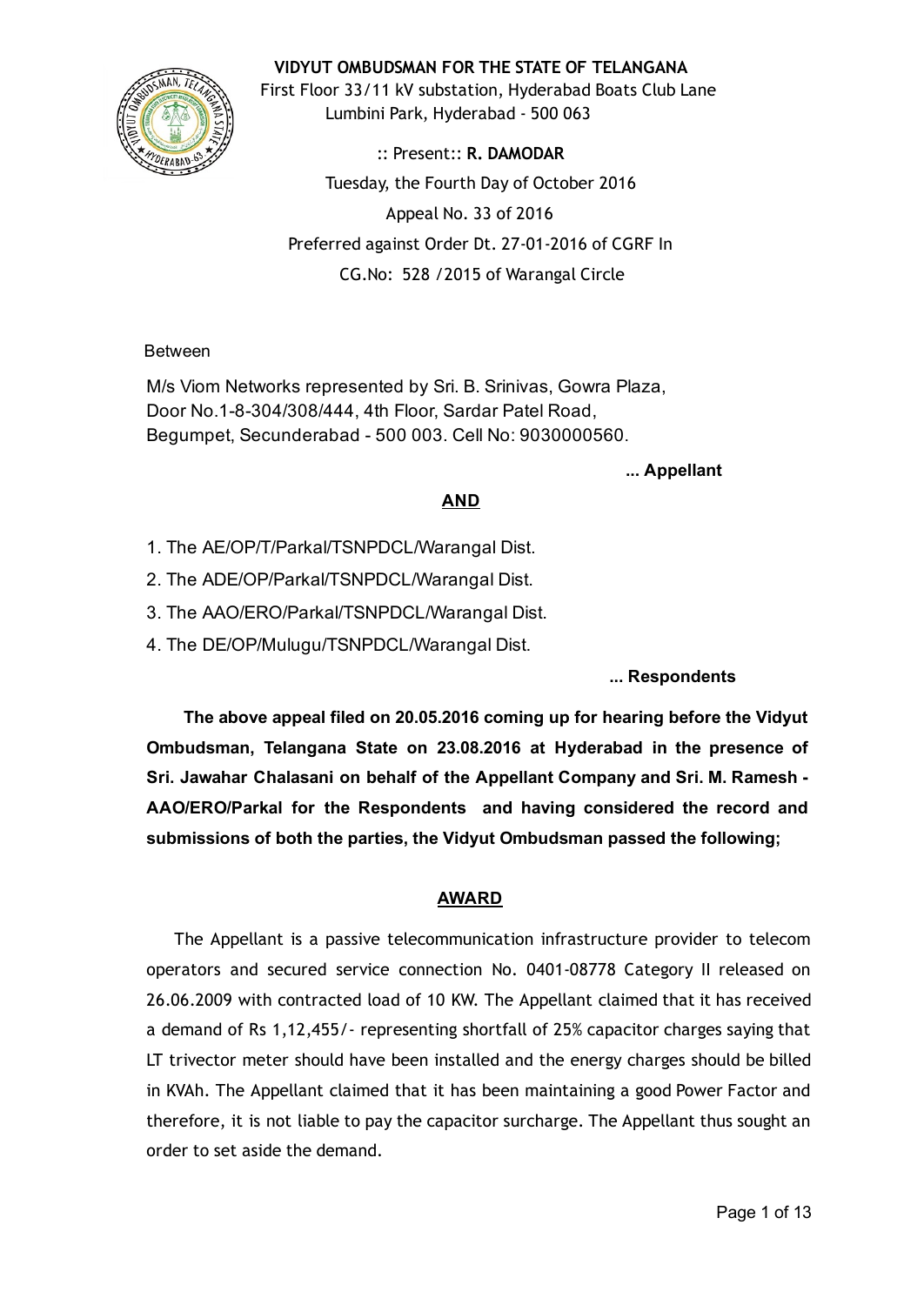2. The 3rd Respondent/AAO/ERO/Mulugu submitted a report dt. 13.1.2016 before the CGRF stating that M/s Thirupathaiah & Co., Chartered Accountants submitted an internal audit report for the period from 26.6.2015 to 30.6.2015 advising the DISCOM to get a field report regarding 25% capacitor surcharge and raise it against the consumers who have 10KW and above load in Category II and 15 KW load and above in Category III. Therefore, a notice to the Appellant was issued demanding payment of shortfall amount of Rs 1,12,455/‐ and the amount has not been paid by the Appellant.

3. On the basis of the material on record, the CGRF observed that as per the tariff order 2015‐16, for LT category II non domestic/commercial loads of 10KW and above, LT trivector meter shall be provided and energy charges shall be billed on KVAh and that the CC bills were being issued upto 10/2015 for KWH units, instead of KVAh units and that KVAh billing is being issued from 11/2015. As per GTCS clause 5.13.1.1 "every LT consumer using induction motors/or welding transformers shall install LT shunt capacitors as specified in Appendix VIII. Further failure to install/maintain capacitors by consumers in accordance with provisions under Clause 5.13.1 will be treated as violation of terms of GTCS and it attracts levy of capacitor surcharge at the rates specified by the Commission in the Tariff Orders issued from time to time or otherwise. Where LT consumer is provided with meters capable of measuring active power and reactive power under any directions of the Commission contained in the Tariff Order or otherwise, such consumers shall be required to pay Low Power Factor surcharge as per the surcharge rates applicable for HT consumers for the power factor obtained during the month subject to the ceiling of the level of the capacitor surcharge as specified for LT consumers.

4. CGRF reproduced Clause VII of part 'A' of LT Tariff of the Tariff Order FY 2015‐16 of TSERC in the order as under:

- 1. Every LT consumers not provided with tri-vector meters, except LT-I Domestic, using induction motors and/or welding transformers shall install shunt capacitors of the rating specified by the Licensees in the General Terms and Conditions of supply (GTCS) approved by the Commission from time to time. In case the rated capacity of the induction motor or welding transformer falls in between the steps of the stipulated ratings, the capacitors suitable for the next higher step shall be installed by the consumer.
- 2. The failure on part of the consumer with the above requirement shall be treated as violation of the terms and conditions of supply and the Licensee can terminate the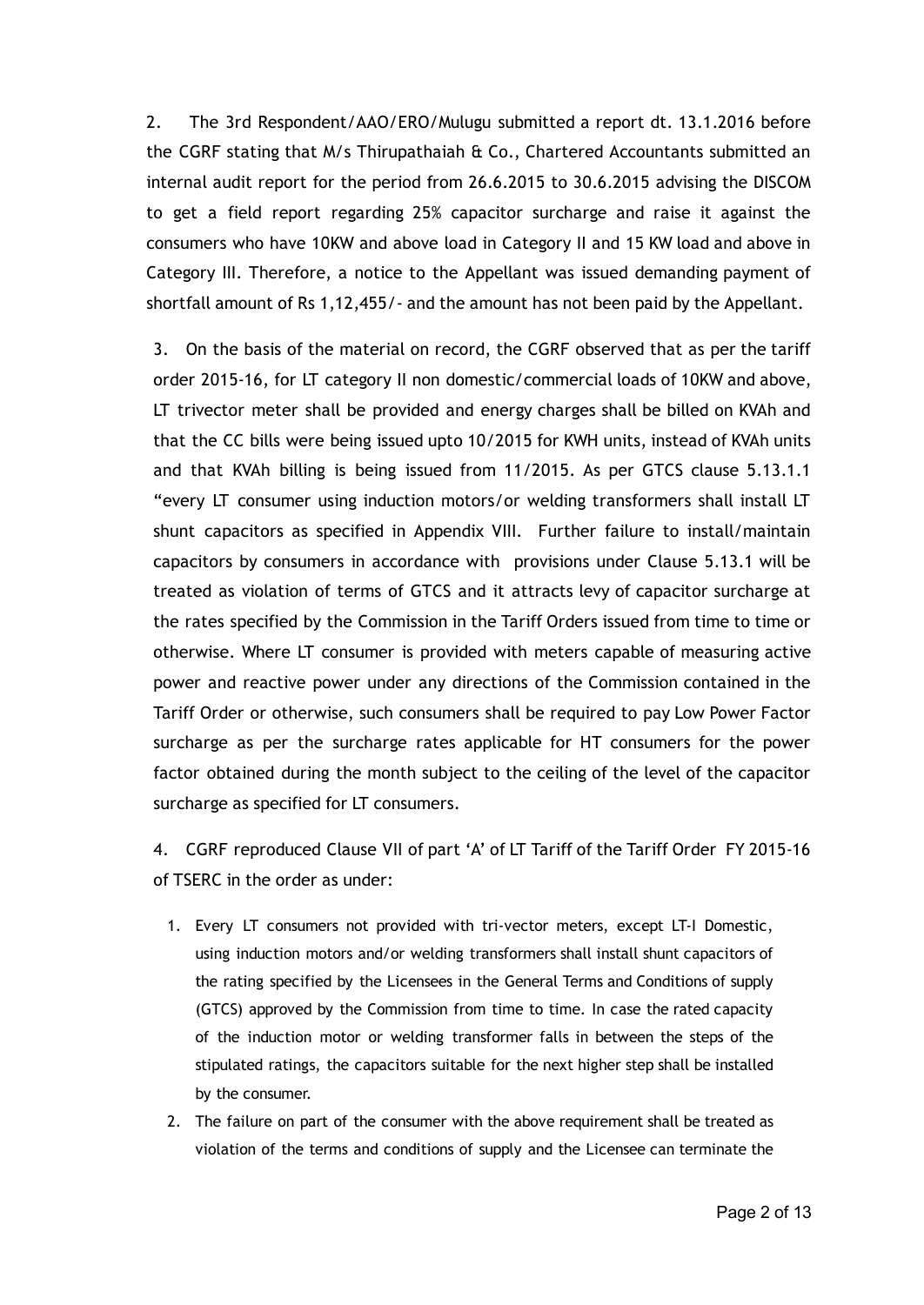contract and collect the sum equivalent to the minimum charges for the balance initial period of agreement, apart from disconnection of supply as provided in the General Terms and Conditions of Supply.

3. In the case of LT consumers (except LT Domestic, LT - IV, LT VI (A), LT - VII(B)) not covered by KVAh billing, if during inspection, no capacitor is found, or the capacitors already installed are found damaged or having defect or ceased to function, such consumer shall be liable to pay capacitor surcharge@ 25% of the monthly bill amount, as per the terms and conditions of supply notified by the licensee and Licensee shall not levy LPF surcharge.

5. On the basis of the material on record, the CGRF disposed of the complaint with the words "in view of the aforementioned reasons, the supplementary bill issued by the Respondents is in order and the consumer is advised to pay the bills through the impugned orders."

6. Aggrieved and not satisfied with the impugned orders, the Appellant prefered the present Appeal claiming that as per the Tariff Order, for loads of 10KW and above, a LT trivector meter shall be provided and energy charges shall be billed on KVAh and therefore, the capacitor surcharge of 25% of the monthly bill amount is not applicable to the Appellant and further the Respondents have only the authority to claim the difference between KVAh and kwh consumption in case of the billing being done on KWH and that in spite of the requirement, the DISCOM has not installed any LT trivector meter and that the CGRF failed to observe that the Appellant's usage is major and continuous load (24X7) and is electronic load (Base Transive Station) which is not an inductive load and that the other partial load is Aircon( $2TR - running$ ) running in an average 10 to 12 hrs a day, which is an inductive load and that the DISCOM started billing in KVAh since November,2015 and the power factor recorded (shown below) was optimal.

| month         | Open<br><b>KWH</b> | Close<br><b>KWH</b> | <b>KWH</b><br>consumption | <b>Open</b><br><b>KVAH</b> | Close<br><b>KVAh</b> | <b>KVAh</b><br>consumption | <b>Billed</b><br>units | PF   |
|---------------|--------------------|---------------------|---------------------------|----------------------------|----------------------|----------------------------|------------------------|------|
| <b>Nov 15</b> | 54098              | 2414                | 2615                      | 54098                      | 2474                 | 2675                       | 2675                   | 0.98 |
| <b>Dec 15</b> | 2414               | 4318                | 1904                      | 2474                       | 4416                 | 1942                       | 1942                   | 0.98 |
| <b>Jan 16</b> | 4318               | 4318                | 0                         | 4416                       | 4416                 | $\mathbf 0$                | $\Omega$               |      |
| Feb 16        | 4318               | 6619                | 2301                      | 4416                       | 6731                 | 2315                       | 2315                   | 0.99 |
| <b>Mar 16</b> | 6619               | 2437                | 1818                      | 6731                       | 8549                 | 1818                       | 1818                   | 1.00 |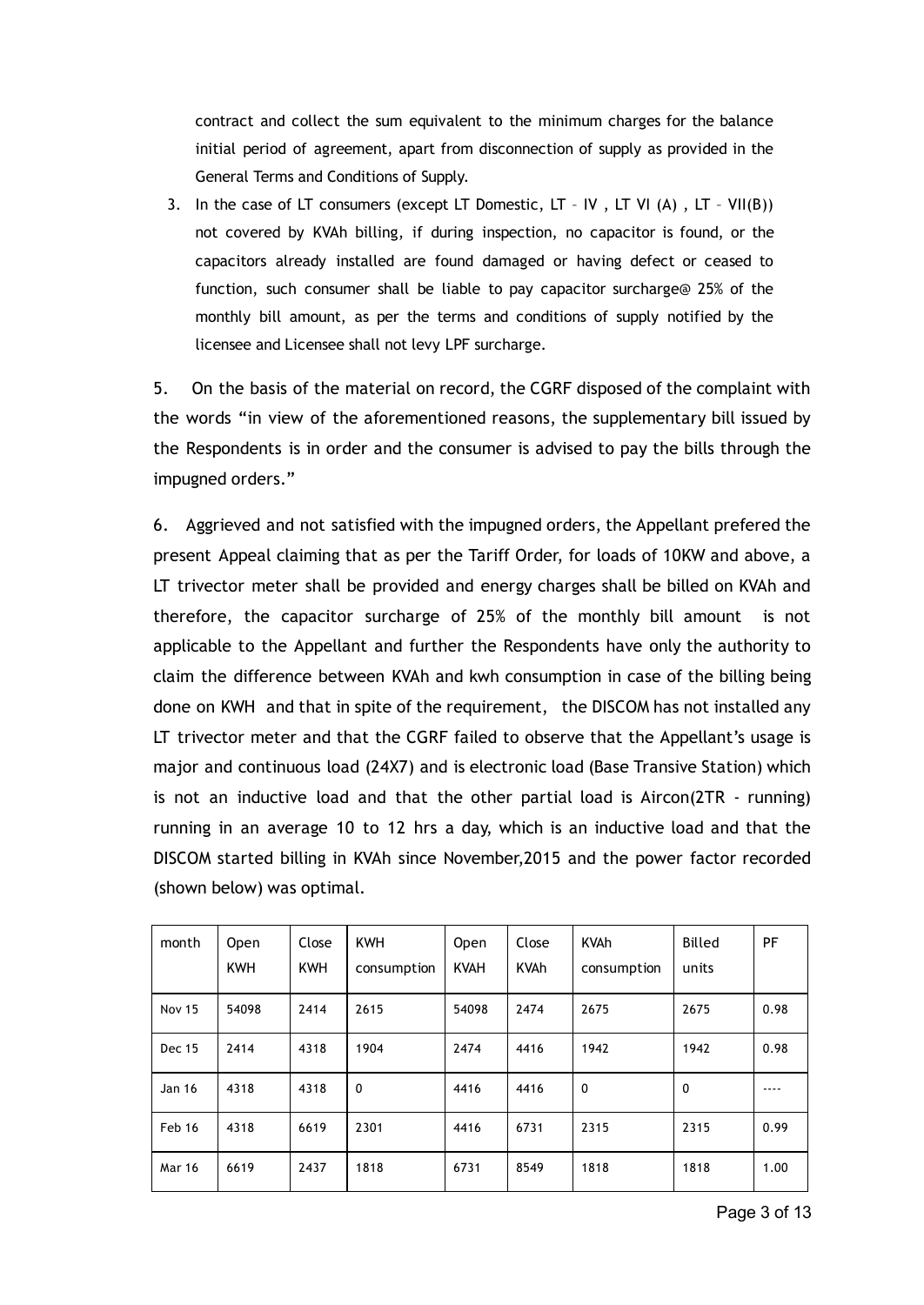7. The 3rd Respondent submitted a handwritten note dt.21.6.2016 to state that as per the terms and conditions, the capacitor surcharge of 25% of the monthly bill amount of the service connection was calculated from 01/2014 to 05/2015 raising an amount of Rs 1,12,455/‐ which the Appellant has to pay and for non payment, the service was disconnected in the month of December,2015. The 3rd Respondent further claimed that after fixing of KVAh meter to the service, the month wise power factors were as follows:

| S.No           | Month    | P.F  |
|----------------|----------|------|
| 1              | Nov'2015 | 0.98 |
| $\overline{2}$ | Dec'2015 | 0.98 |
| 3              | Feb'2016 | 0.99 |
| 4              | Mar'2016 | 1.0  |
| 5              | Apr'2016 | 0.69 |
| 6              | May'2016 | 0.99 |

8. The Appellant filed a reply dt. 11.7.2016 to this letter stating that the claim of the Respondents is based only on the audit report without any proper explanation or power factor details and that the tariff order clearly stated that the capacitor surcharges are applicable to only those services having less than 10KW contracted load in the LT II (except domestic) with KWH billing and that if the capacitors are found defective and as per the Tariff Order in LT II for 10KW and above, the billing shall be done on KVAh and therefore, there is no capacitor surcharge for the service and that even without any capacitor, the Appellant's PF is very healthy at 0.97 which is mentioned in the monthly CC bill also and thus, the capacitor surcharge is not applicable to the Appellant.

9. The 3rd Respondent AAO submitted a reply dt.20.8.2016 mainly claiming that as per the Tariff Order 2015‐16 relating to LT Category II non domestic and commercial supply, for loads of 10KW and above, a LT trivector meter shall be provided and energy charges shall be billed on KVAh and accordingly, in the present case, the energy charges were billed. The AAO further pointed out that under Clause 4(vii)(3) in case of LT consumers (except LT Domestic, LT‐IV,LT‐VI(A), LT VII(B)) not covered by KVAh billing, if during inspection no capacitor is found or the existing capacitor is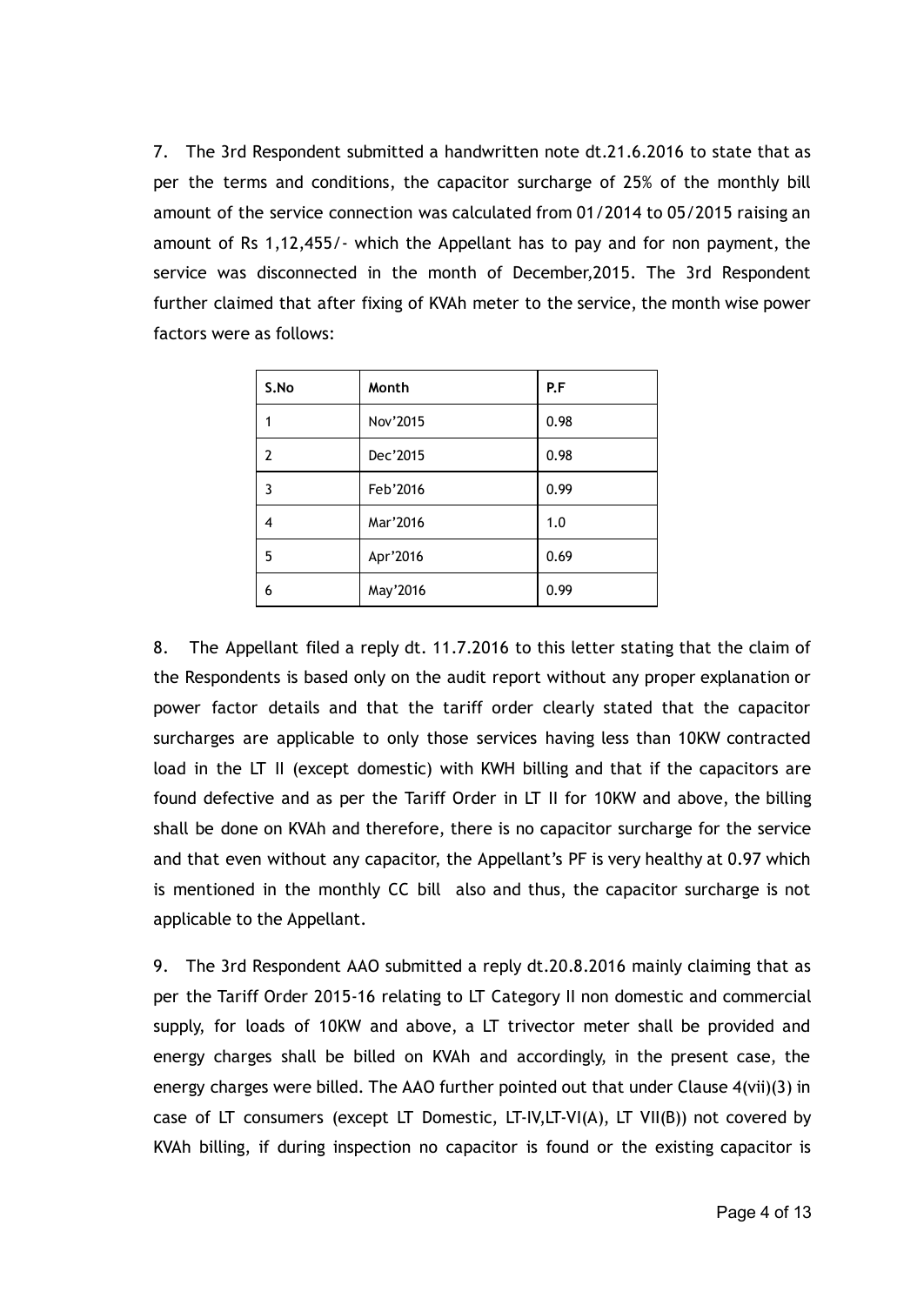found damaged or defective or ceased to function, such consumer is liable to pay capacitor surcharge at 25% on the bill amount. The 3rd Respondent further stated that the shortfall was discovered during the audit and that it was found that from 31st January, 2014 to 31.5.2015, KVAh billing was not resorted to and no capacitor was found as such the shortfall billing was made.

10. The 4th Respondent/DE/O/Mulugu submitted a written statement on behalf of the Respondents stating similarly as the 3rd Respondent denying the claim of the Appellant and supporting the claim for Rs 1,12,455/‐ by way of shortfall bill on capacitor surcharge.

11. The Appellant submitted a reply dt.22.8.2016 to the letter of the 4th respondent DE along with a letter dt.29.01.2016 addressed to the AAO/R3 asserting that the power was disconnected affecting the essential Telecom Service and therefore the demanded amount was paid under protest. The Appellant claimed that the capacitor surcharge are not applicable to the Appellant while maintaining that the DISCOM can claim KVAh charges instead of KWH and sought refund of the amount of Rs 1,12,455/‐.

12. The efforts at mediation came to a naught because of no meeting point between the parties.

13. On the basis of the material on record and respective contentions, the following issues arise for disposal:

i. Whether the Appellant is liable to pay the capacitor surcharge representing 25% of the bill amount from 31.1.2014 to 31.5.2015 for Rs 1,12,455/‐ based on Clause 7(3) of the Tariff Order 2015‐16?

ii. Whether the Appellant is liable to pay CC bills under KVAh units and not under KWH units?

iii. Whether it was the Appellant or the DISCOM which is duty bound to fix trivector meter to the service connection of the Appellant?

iv. Whether the impugned orders are liable to be set aside?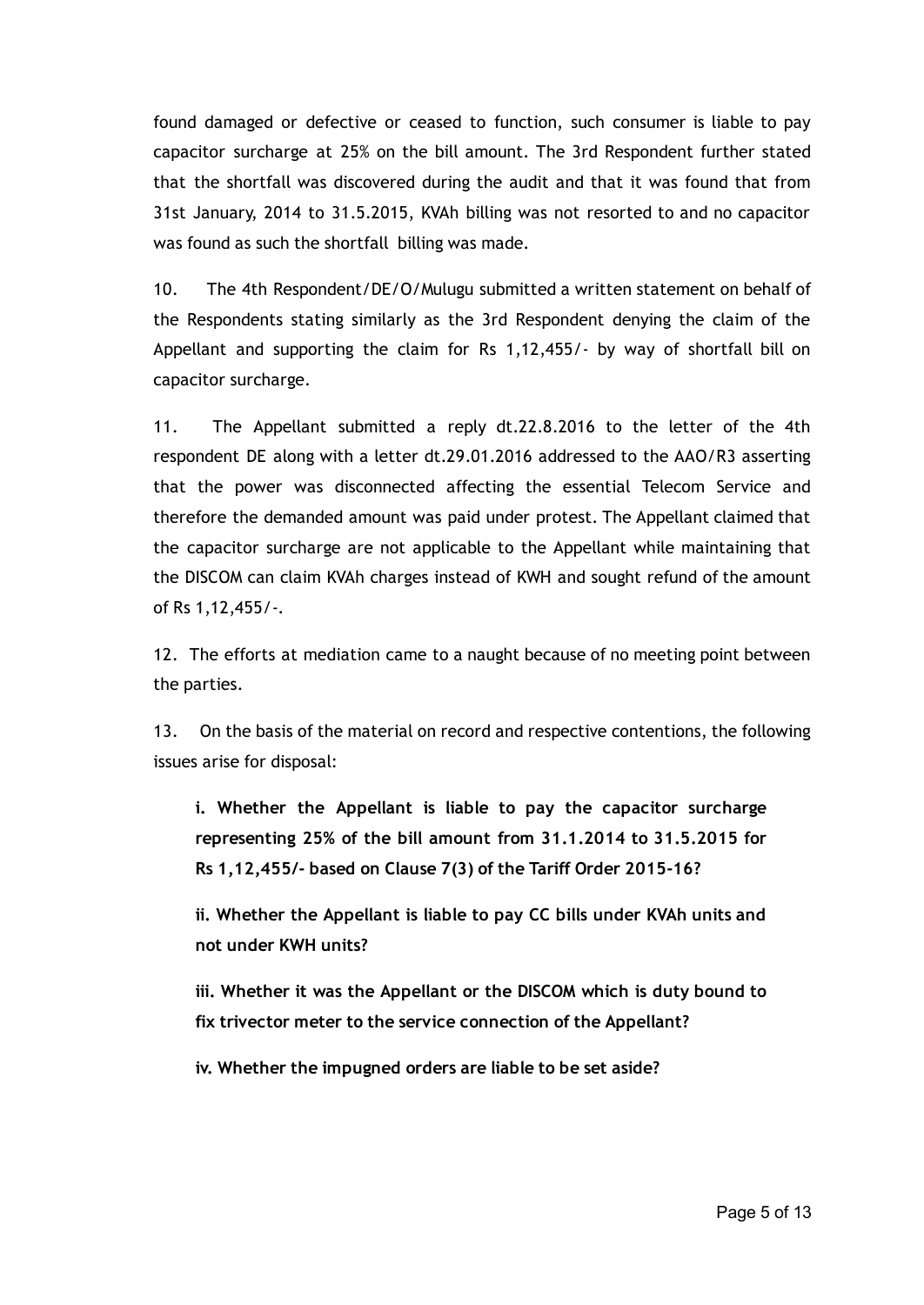Heard.

#### Issues i to iv.

14. The Appellant claimed that it is not liable to pay the capacitor surcharge and demanded withdrawal of the amount levied, relying on the following grounds:‐

a) the Appellant has maintained a good power factor, since the load is

predominantly resistive one,

b) though the service is covered under the KVAh billing, the licensee did not install the LT Trivector meter, in spite of the guidelines issued by the ERC and thus KVAh billing has not been done,

c) further the penalty clause under which the capacitor surcharges were levied, pertain to the consumers below 10KW load and whereas, the contracted load of the Appellant is 10KW,

hence the charges levied are not applicable to them.

15. The Respondents pleaded that during internal audit conducted by M/s Thirupathaiah & Co., CA in ERO, PARKAL for the period 1/2014 to 5/2015 and 26.6.15 to 30.6.15, the Respondents were advised to get field report of those consumers having contracted loads between 10 KW and above under cat‐II, 15 KW and above cat ‐III w.r.t. Levying 25% capacitor surcharge. Based on the said advisory, the AE/OP PARKAL(T) submitted a report to AAO/ERO, Vide Lr No AAE/OP/PK(T)/F.no IA/D.no camp Dt 28.7.2015 stating that the service was personally inspected and it was observed that certain services (including the appellant's service) were not having provision to bill with KVAh readings and have no capacitors. Hence, the AE requested to include the 25% capacitor surcharge against SC No 0401‐03757 of the Appellant. He further stated that the KVAhmmmmmg meters would be fixed soon. Later, under reference Journal Entry (J.E.)No. 24 of 7/2015, the capacitor surcharge of Rs 1,12,455/‐ for the period from 31.01.2004 to 31.5.2015 has been levied, based on Sub clause VII(3) of Clause 4 of part 'A' of LT Tariff of the Tariff Order 2015‐16.

16. The Sub Clause VII (3) of Clause 4 of part 'A' of LT tariff of the Tariff order 2015-16 states that in case of LT consumer (except LT Domestic, LT-IV, LT VI(A),  $LT-VII(B)$ ) not covered by KVAh billing, if during inspection, no capacitor is found, or the capacitors already installed are found damaged or having defect or ceased to function, such consumer shall be liable to pay the capacitor surcharge @ 25% of the monthly bill amount, as per terms and condition of supply notified by the licensee and the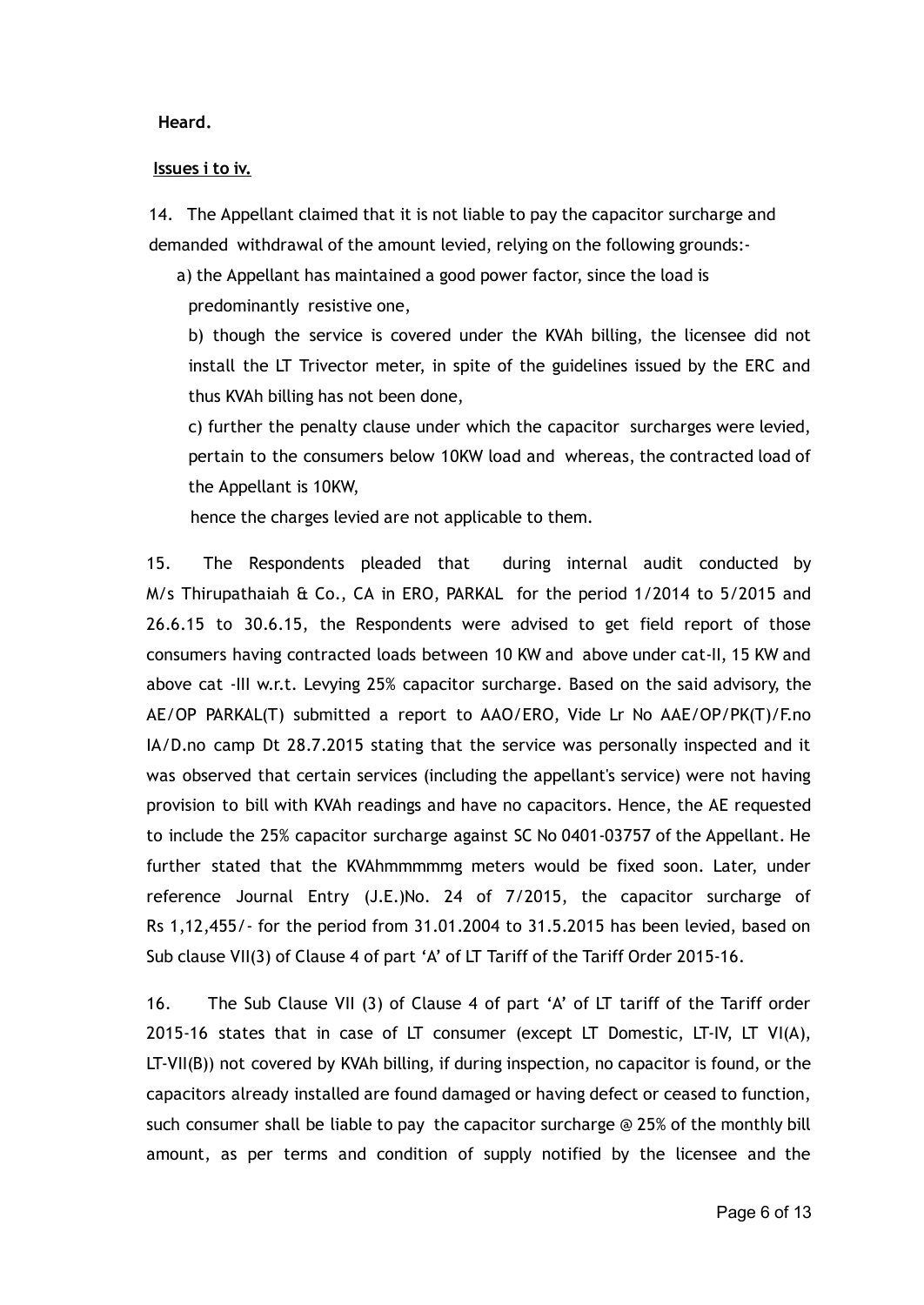Licensees shall not levy Low Power Factor (LPF)surcharges. Based on this provision, the capacitor surcharge of Rs 1,05,286/‐ has been raised.

17. From the material on record, it is clear that the CC bills were issued upto 10/2015 under KWH units instead of KVAh units and subsequently, KVAh billing is resorted to from 11/2015. Thus it is clear that the capacitor surcharge was levied based on the audit observation that the bills of the Appellant were raised under KVH units, instead of KVAh units.

### 18. Appellant claimed as follows:

a) A LT Trivector meter shall be provided for the load of 10 KW & above under cat‐II, and energy charges shall be billed on KVAh.The DISCOM did not provide the LT trivector Meter to the service connection in question.

b) The Respondents have the authority to claim only the difference between KWH and KVAh consumptions in the present case.

c) The contracted load of the Appellant is not below 10 KW (under category II) and as per the Tariff Order 2015‐16, Clause(j) of terms and conditions the Capacitor surcharges are not applicable to the Appellant.

d) The audit team pointed out the mistake of notional loss, based on the proposed capacitor surcharge.

e) No inspections were conducted.

f) Against GTCS clause 5.13.1, the Appellant argued that their usage is major and continuous load (24x7) and is electronic load (BASE Transive station) which is not an inductive load and that the other partial load is Aircon(2TR running) and it runs in an average 10 to 20 Hrs per day, which is an inductive load. The Appellant would install the capacitor at the sites where PF is <=0.95, and it can be seen that their PF in table below without any additional capacitor installation.

| month         | Open<br><b>KWH</b> | Close<br><b>KWH</b> | <b>KWH</b><br>consumption | Open<br><b>KVAh</b> | Close<br><b>KVAh</b> | <b>KVAh</b><br>consumption | <b>Billed</b><br>units | PF   |
|---------------|--------------------|---------------------|---------------------------|---------------------|----------------------|----------------------------|------------------------|------|
| <b>Nov 15</b> | 54098              | 2414                | 2615                      | 54098               | 2675                 | 2675                       | 2675                   | 0.98 |
| <b>Dec 15</b> | 2414               | 4318                | 1904                      | 2474                | 4416                 | 1942                       | 1942                   | 0.98 |
| Jan 16        | 4318               | 4318                | $\mathbf 0$               | 4416                | 4416                 | 0                          | $\mathbf 0$            |      |
| Feb 16        | 4318               | 6619                | 2301                      | 4416                | 6731                 | 2315                       | 2315                   | 0.98 |
| <b>Mar 16</b> | 6619               | 8437                | 1818                      | 6731                | 8549                 | 1818                       | 1818                   | 0.98 |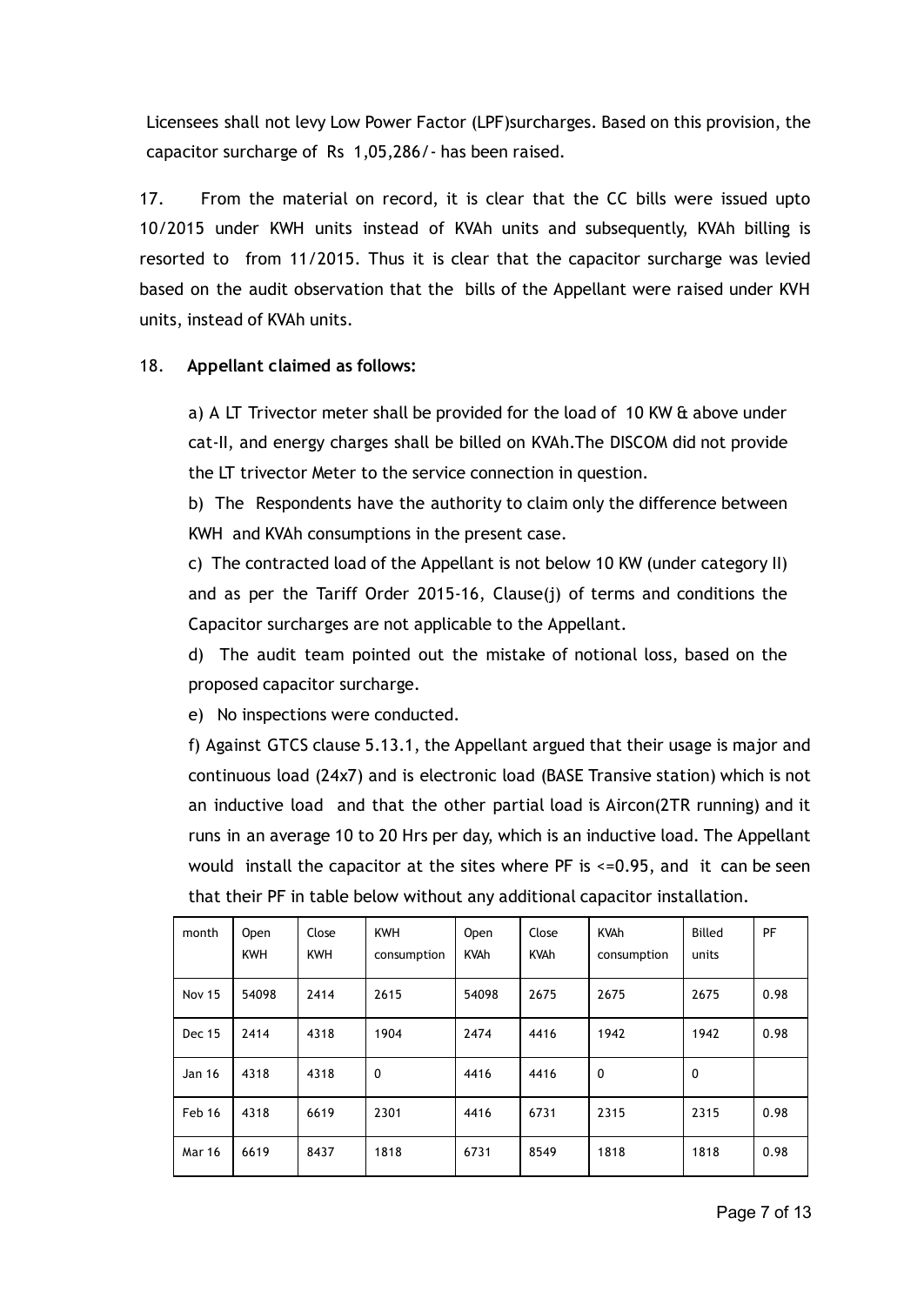19. The AAO/ERO/Parkal through his reply dt.21.6.2016 in the Appeal stated about levying capacitor surcharge on the ground of non functioning of the installed capacitor and after fixing KVAh meter to the service, he gave the following reading:

| S.No           | <b>Months</b> | P.F  |
|----------------|---------------|------|
| 1              | Nov'2015      | 0.98 |
| $\overline{2}$ | Dec'2015      | 0.98 |
| 3              | Feb'2016      | 0.99 |
| 4              | Mar'2016      | 1.0  |
| 5              | Apr'2016      | 0.69 |
| 6              | May'2016      | 0.99 |

20. Thus the Respondents contended that the capacitors were not functional during the month of April,2016 and the power factor was as low as 0.69, the capacitors surcharge levied is found as valid and tenable and the CGRF direction is in order.

The Appellant, in the Letter addressed to AAO/ERO Dt 11.7.16 opposed the power factor readings of April, 2016 showing 0.69, as contradicting the actual readings on the ground that they have installed 5 KVAR capacitor on 05‐01‐2016 and noticed that without the capacitor, the PF is 0.98 and with the capacitor of 5KVAR 3Ph installed on 5.1.2016 the PF is unity and hence termed the capacitor surcharge as unauthorised. According to the Appellant the Monthly readings of the capacitor (with photo evidence) are as follows:

| Monthly readings captured by our site technician |                               |             |                                      |                  |      |  |  |
|--------------------------------------------------|-------------------------------|-------------|--------------------------------------|------------------|------|--|--|
|                                                  | EB meter readings             |             | <b>KWH</b><br>Monthly<br>consumption | KVAh consumption | PF   |  |  |
| Date                                             | <b>KWH</b>                    | <b>KVAh</b> |                                      |                  |      |  |  |
| 19 oct-15                                        | 776                           | 796         |                                      |                  |      |  |  |
| 18 nov-15                                        | 2893                          | 2964        | 2117                                 | 2168             | 0.98 |  |  |
| 19 dec-15                                        | 4893                          | 5005        | 2000                                 | 2041             | 0.98 |  |  |
| 18 jan-16                                        | Power source was disconnected |             |                                      |                  |      |  |  |
| 18 feb-16                                        | 7424                          | 7535        | 2531                                 | 2530             | 1.00 |  |  |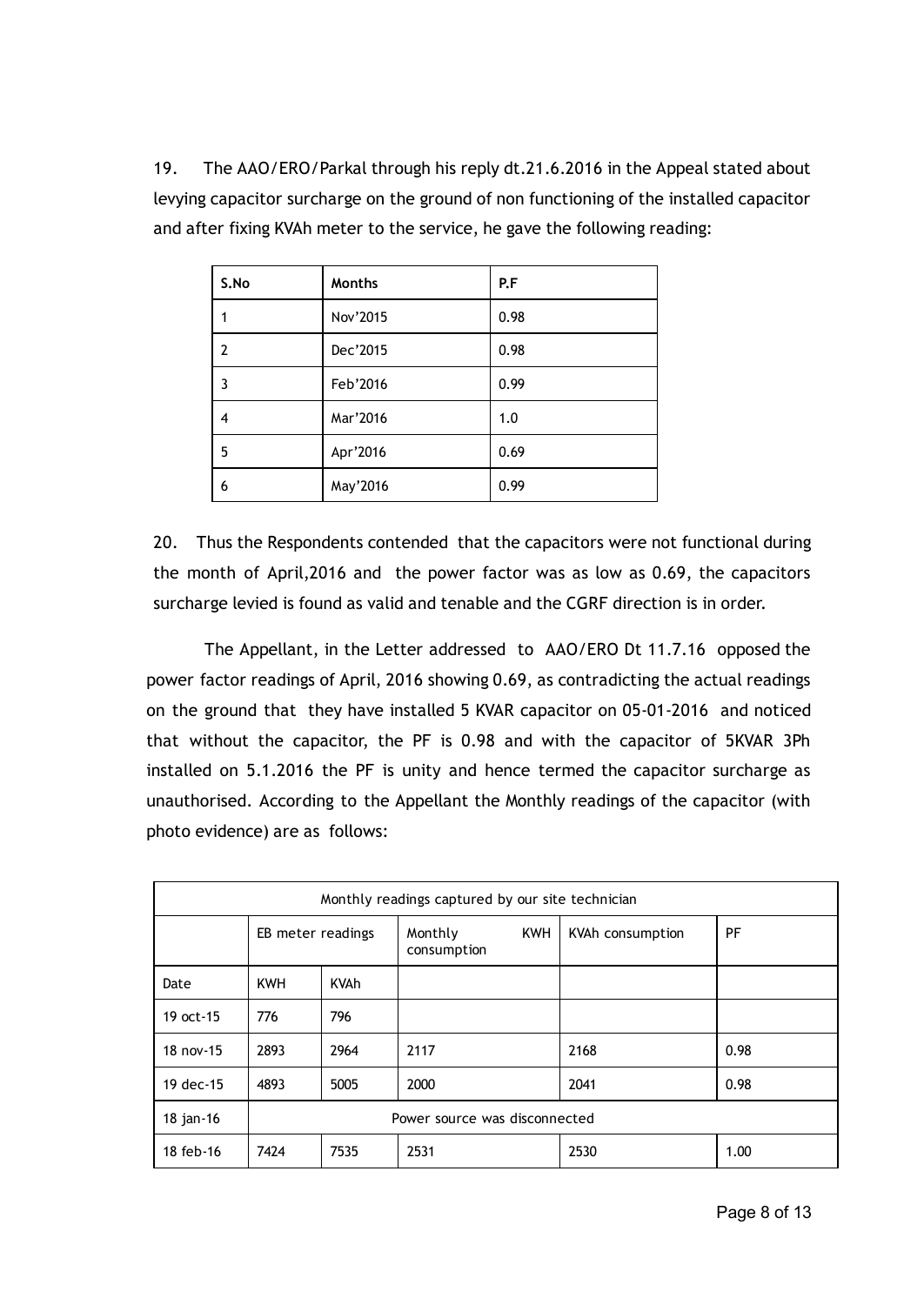| 19 mar-16 | 10010 | 10310 | 2586 | 2595 | 1.00 |
|-----------|-------|-------|------|------|------|
| 18 apr-16 | 12833 | 12944 | 2823 | 2814 | 1.00 |
| 18 may-16 | 15689 | 15801 | 2856 | 2857 | 1.00 |
| 18 jun-16 | 18606 | 18718 | 2917 | 2917 | 1.00 |
| 11 jul-16 | 20482 | 20594 | 1876 | 1876 | 1.00 |

The Appellant while quoting clause(j) of the Terms and Conditions of Tariff Order 2015‐16, claimed that they have connected load of 10kw, they are not liable to pay capacitor surcharge, as the levy is proposed for the services having less than 10 KW connected load with KWH billing with defective capacitors.

21. The KVAh billing started from the Tariff Order of FY 2011‐12, which was introduced to reduce the Reactive power drawal from the system which is undesirable, for better system of management, to improve the system efficiencies and reducing the losses, if Unity power factor is achieved.

Further, while implementing the KVAh billing, the ERC had given certain directions in the Tariff Order 2011-12, under NOTES in clause 4. It is reproduced here under:

" Energy charges shall be billed on KVAh wherever LT Trivector meters are provided by Licensee/Consumers. In the absence of LT Trivector Meters, energy charges shall be billed on KWH basis"

The above clause referring to billing the energy charges on KWH basis in the absence of LT Trivector Meters has also been mandated in the Tariff Orders of 2013‐14. The subsequent Tariff Orders mandated KWH based billing only for the loads below 10 KW and directed to provide LT tri‐Vector meters for the loads 10 KW and above and energy charges billing on KVAh basis.

22. The Sub Clause VII of Clause 4 of part 'A' of Tariff Order 2015-16 is with the following heading:

## POWER FACTOR APPARATUS AND CAPACITOR SURCHARGE FOR LT:‐

#### Clause 1:‐

"Every LT consumer not provided with tri‐vector meters, except LT‐I domestic, using induction motors and/or welding transformers shall install shunt capacitors of the rating specified by the Licensee in the general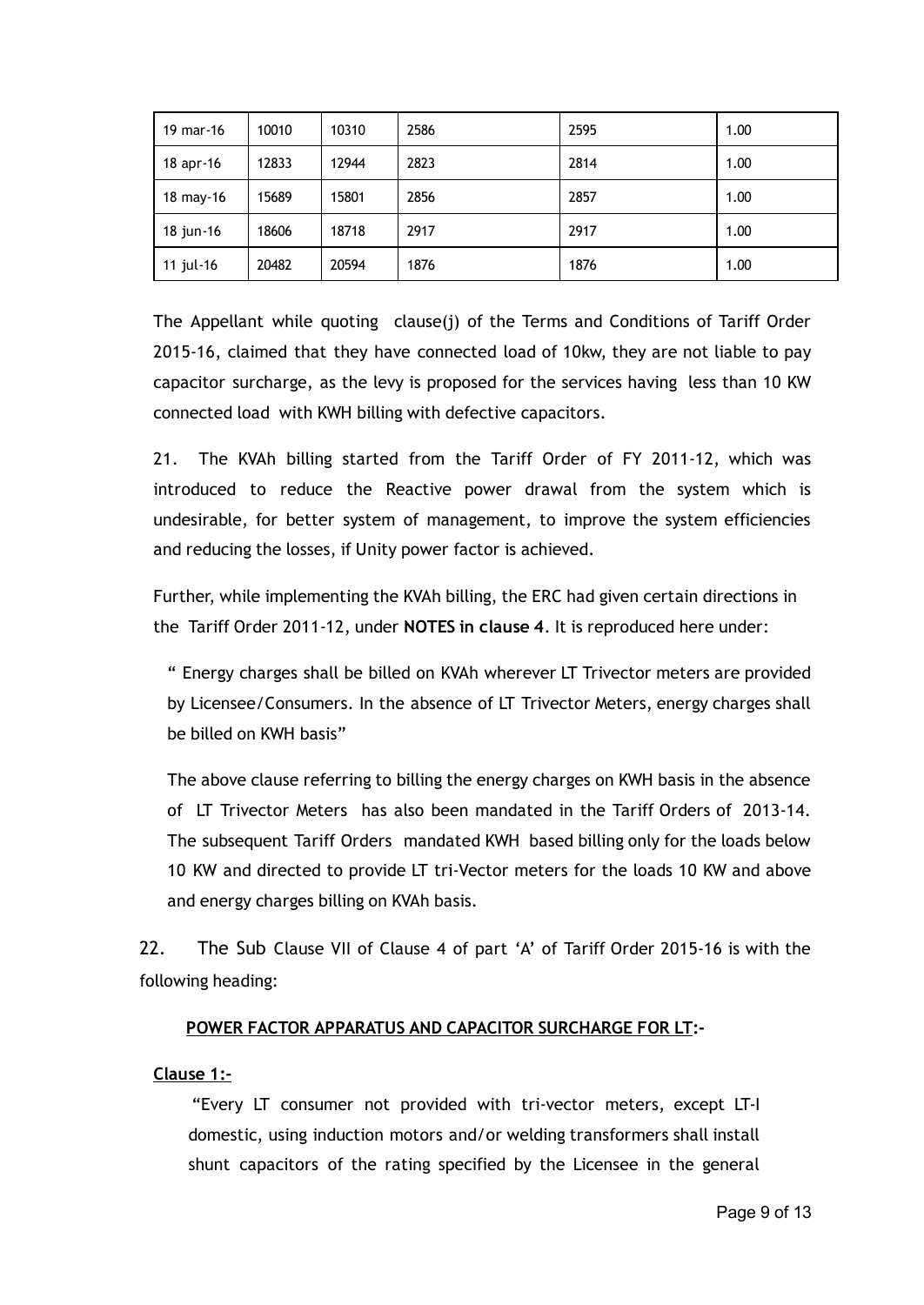terms and conditions of supply (GTCS) approved by the commission from time to time. In case the rated capacity of the induction motor or welding transformers falls in between the steps of the stipulated ratings, the capacitors suitable for the next higher step shall be installed by the consumer."

23. This above clause mandates that those consumers having Induction Motors and Welding machines, have to provide shunt Capacitors of the specified ratings. This requirement is specifically to the consumers having loads that causes voltage dip / fluctuation. Under this clause, failure to comply with the above requirement enables the licensee to disconnect the power supply as mandated under clause 2.

24. The Appellant, while referring to the usage of power supply, has stated that the load to a major extent consists of continuous load (24x7) and is electronic load (BASE Transive station) which is not an inductive load and that the other partial load is aircon(2TR running) running in an average 10 to 20 Hrs per day which is an inductive load so will install capacitor at the sites where PF is <=0.95 and that its PF has been above 0.95.

25. In the present case, the loads of the appellant are constant in nature and continuous and thereby, the chances of voltage fluctuation is nil and therefore, the service in question does not fall under this category. Hence this clause VII(1) does not apply to the Appellant's case.

26. The Sub Clause VII(3) of Clause 4 of part 'A' of the Tariff Order 2015‐16 states that In the case of LT consumer (except LT domestic, LT-IV, LT VI (A), LT-VII(B)) not covered by KVAh billing, if during inspection, no capacitor is found, or the capacitor already installed is found damaged or having defect or ceased to function, such consumer shall be liable to pay capacitor surcharge@ 25% of the monthly bill amount , as per the terms and conditions of supply notified by the licensee and then the Licensees shall not levy LPF surcharge.

27. The Sub Clause VII(3) of Clause 4 of part 'A' of the Tariff Order 2015-16 mentioned above does not speak about the loads of the consumers. The reference to the consumers made is of only those who does are not covered by KVAh billing & LT Consumers (Except LT Domestic, IV ,VIA,VII(B) and then the inspection of the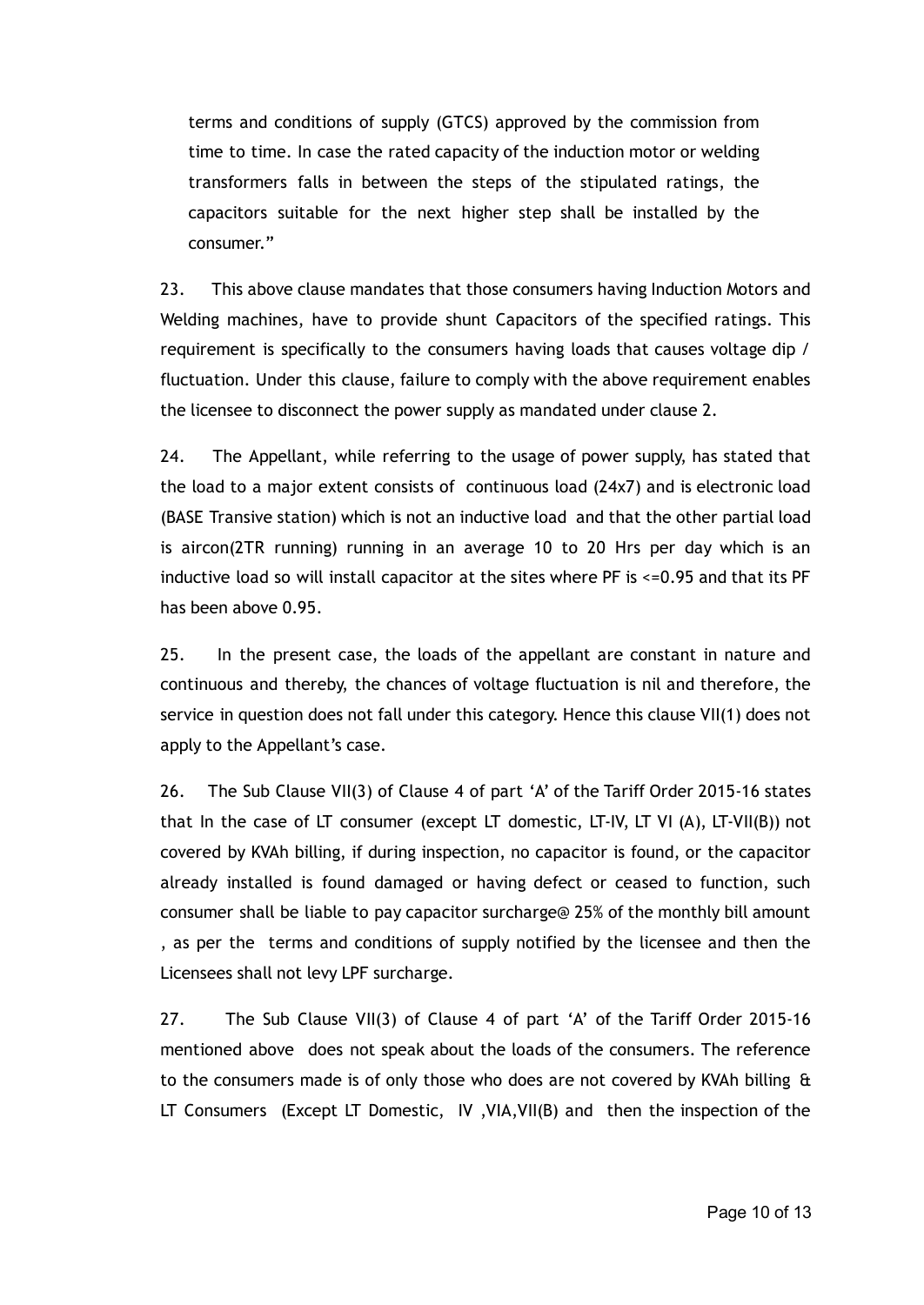service is stated to be mandatory. The appellant claimed that no such inspection has been conducted.

28. As per the terms and conditions, under subclause (j) capacitors surcharge, LT consumer (except LT I domestic) having connected loads mentioned in table below shall pay capacitor surcharge (as per rules in vogue) at the rate of 25% of the billed amount, if capacitors are found defective in the following categories.

| category             | Connected load |  |
|----------------------|----------------|--|
| LT II & LT VII $(A)$ | $<$ 10 KW      |  |
| LT III & LT $VI(B)$  | $< 20$ HP      |  |

It is clear that , there is contradiction on levy of 25% capacitor charge on those consumers having contracted load of 10 KW compared with clause 3 above.

29. As per Clause 2(1) of Sub Clause 3 of LT Tariff part 'A' of Tariff Order 2015‐16 the category wise specific conditions of LT tariff, under sub clause 2(1) of the Tariff Order 2015‐16 specifies ( cat‐II) for loads 10KW and above, a LT trivector meter shall be provided and energy charges shall be billed on KVAh. This Clause indicates the responsibility of providing the LT trivector meter for KVAh billing. The Consumer Rights Statement of the ERC, (Clause 10) mandates the Licensee to provide the Standard meter and responsibility towards periodical inspection by the Licensee and replacement / repair whenever the meter is found defective within the time limit prescribed in the complaint handling procedure document.

30. It is evident that the Licensee did not replace the KVAh reading meter since 2011. It took almost 4 years for the KVAh billing of the Appellant service connection got started from 11/2015, that too after the remarks of the internal audit.

31. There is contradiction whether 10 KW load services have to be penalised for capacitor surcharge of 25% of monthly bill? The clause(j) of the Tariff order 2015‐16 specifies the penalty to the consumer for less than 10 KW and Clause VII(3) which enforces the penalty, does not specify W.r.t. the load of the consumer. Here the appellant service falls under the condition "not covered by KVAh billing". The clause 3(2) mandates provision of LT trivector meter & billing of the service with KVAh billing for consumer having load 10 KW & above.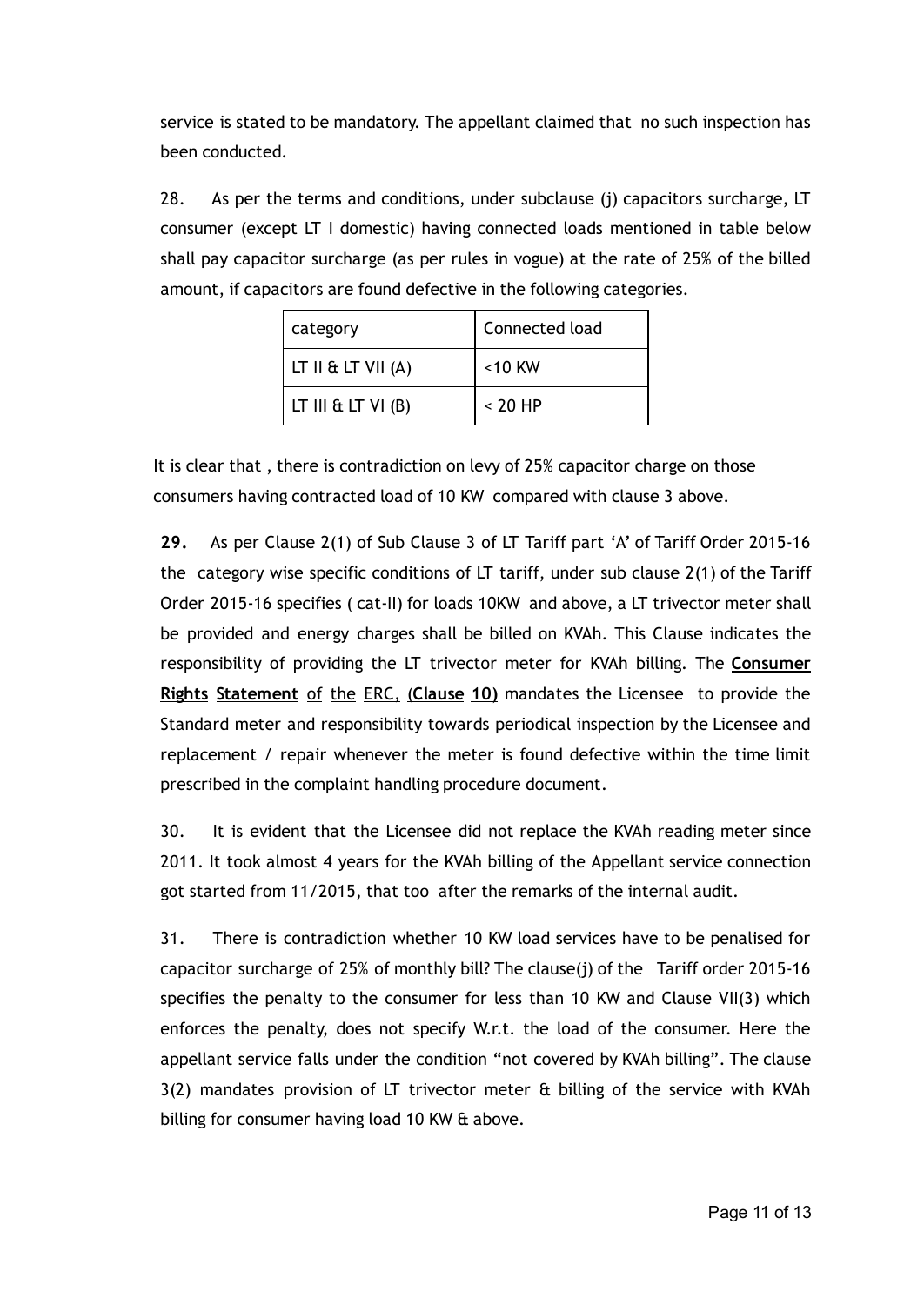32. There are no inputs to ascertain the claim of the Appellant for maintaining the PF well above 0.95 during the time before inception of KVAh billing. However it can be seen that the Appellant has installed the 5KVAR capacitor on 05.01.2016.

33. If the responsibility of replacing with KVAh reading meter lies on Licensee, the equivalent responsibility of fixing the rated capacitor & maintaining good PF Lies on the appellant also (as per clause VII(3)).

34. So far as the period between the date of issue of notice dt.20.7.2015 of AE/OP/Parkal demanding payment of Rs 1,12,456/‐ towards 25% capacitor surcharge and fixing of Trivector Meter (starting of KVAh billing from 11/2015), the capacitor was not found in the premises in question. If so, under Clause VII(3) of part 'A' of Tariff Order 2015‐16 the consumer has to pay the 25% capacitor surcharge on the monthly bill for the period covered by 20.7.2015 upto 11/2015 (before KVAh billing). The DISCOM may collect the capacitor surcharge from the Appellant w.e.f. 20.7.2015 upto 11/2015 (before KVAh billing). There is no record to show that any inspection was conducted by the AE/OP/Parkal to note availability of capacitors.

35. The Respondents have not fixed Trivector meter to the Service Connection of the Appellant prior to the date of KVAh billing, which is a breach of mandate. Merely because the Auditor report says so, without any authority either under GTCS, Tariff Order or any Regulation the Respondents cannot levy the Capacitor Surcharge. As indicated in the foregoing paras, there is no clear cut direction for imposition of Capacitor Surcharge in the circumstances presented in the Appeal. The benefit of discrepancy should go to the Appellant. As on now the DISCOM has been collecting charges on KVAh units. The Appellant is found not liable to pay the Capacitor Surcharge so long as the DISCOM fails to fix the Trivector meter for charging KVAh units. Issues i to iii are answered accordingly in favour of the Appellant.

36. Issue iv. In view of the findings on Issues i to iii, the impugned orders are set aside. The issue is answered accordingly.

37. In the result, the following directions shall issue:

i. The demand for the Capacitor Surcharge from 31.1.2014 to 31.5.2015 for Rs 1,12,455/‐ is set aside as unauthorised.

ii. The DISCOM is duty bound to fix Trivector Meter to the Appellant's Service Connection to charge KVAh units.